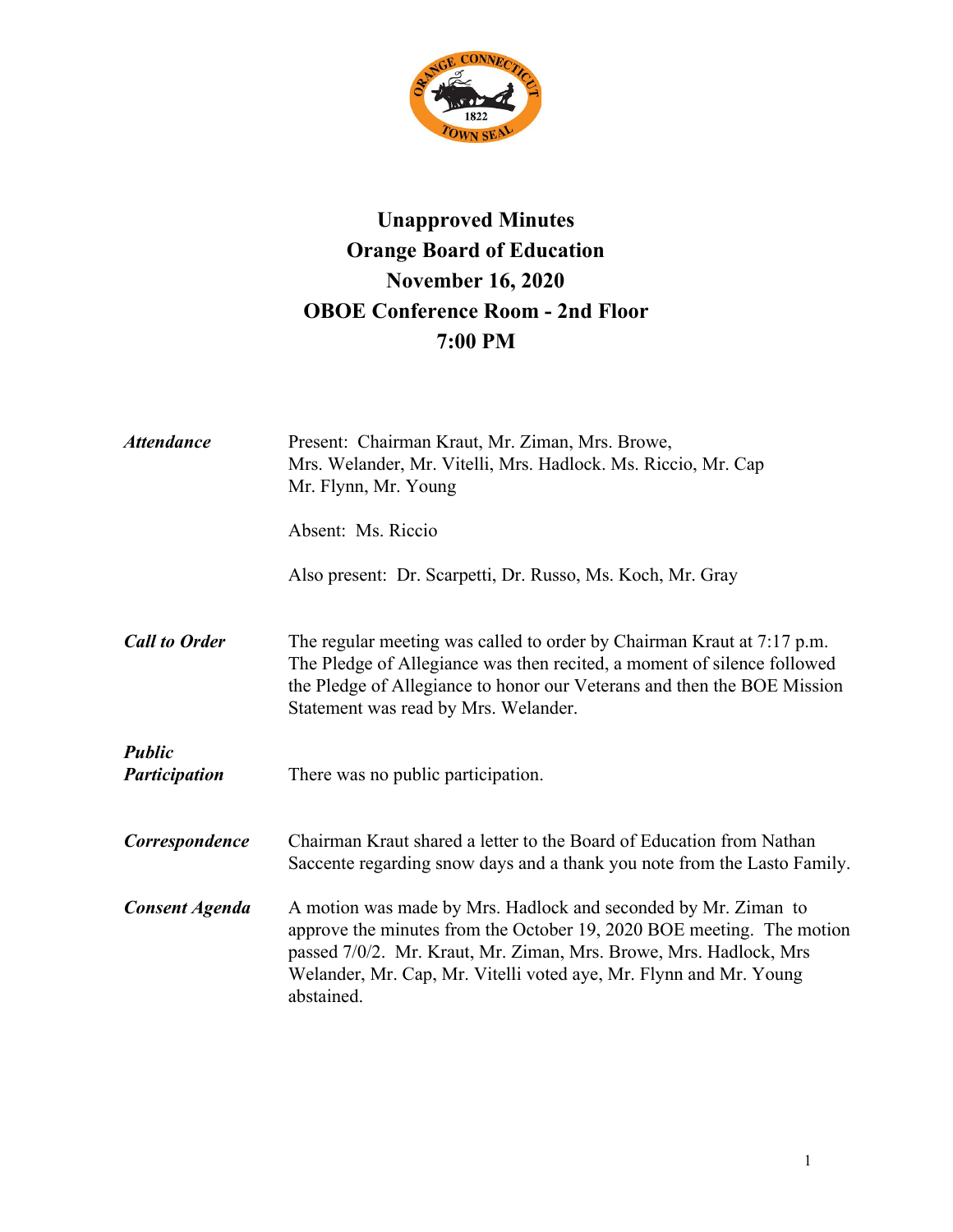| Superintendent's     |                                                                                                                                                                                                                                                                                                                                                                                                                                                                                                                                                                                                                                                                                                                                                                                                                                                                                                                                                                                                                                    |
|----------------------|------------------------------------------------------------------------------------------------------------------------------------------------------------------------------------------------------------------------------------------------------------------------------------------------------------------------------------------------------------------------------------------------------------------------------------------------------------------------------------------------------------------------------------------------------------------------------------------------------------------------------------------------------------------------------------------------------------------------------------------------------------------------------------------------------------------------------------------------------------------------------------------------------------------------------------------------------------------------------------------------------------------------------------|
| <b>Report</b>        | Dr. Scarpetti began his report stating that no decision has been made<br>regarding snow days at this moment and that it is still being investigated.<br>He went on to say that the District is entering its 12th week of on site<br>instruction and commended all those who are working hard to make this<br>possible especially our teachers and families. Quarantining of classrooms<br>was expected to happen but what we know is that the cohorting system is<br>working along with the mitigating strategies that were set forth at the<br>beginning of the school year. Dr. Scarpetti reviewed the hybrid and<br>remote schedule planned for the week before and after Thanksgiving with<br>a full return to on site instruction on December 7th. Dr. Scarpetti gave an<br>update on the status of the Town of Orange now that it has entered the red<br>zone within the State of Connecticut. He concluded his report with a<br>personnel update stating the District's recent hires and listing current open<br>positions. |
| <b>Business</b>      |                                                                                                                                                                                                                                                                                                                                                                                                                                                                                                                                                                                                                                                                                                                                                                                                                                                                                                                                                                                                                                    |
| <b>Administrator</b> |                                                                                                                                                                                                                                                                                                                                                                                                                                                                                                                                                                                                                                                                                                                                                                                                                                                                                                                                                                                                                                    |
| <b>Report</b>        | Ms. Koch opened her report with an update on the current budget. She<br>states that everything is on track with no unusual expenditures. The<br>auditors will be at the Board Office this week with the goal of wrapping up<br>the 2019-2020 Audit by December 31st. The 2021-2022 budget process is<br>way underway. All budget stakeholders are due to submit their budgets by<br>December 1st. Ms. Koch wrapped her report up with a food services<br>update. She stated that free lunches will be offered until the end of the<br>school year.                                                                                                                                                                                                                                                                                                                                                                                                                                                                                 |
| <b>Curriculum</b>    |                                                                                                                                                                                                                                                                                                                                                                                                                                                                                                                                                                                                                                                                                                                                                                                                                                                                                                                                                                                                                                    |
| <b>Report</b>        | Dr. Russo began her report with an update on the Professional<br>Development Day that took place on Election Day, November 3rd.<br>All teachers either selected or created a Social Emotional Learning goal,<br>identified two reasons for their goal, outlined three action steps to achieve<br>their identified goal and entered all information into our electronic<br>evaluation platform. All teachers participated in the Social Emotional<br>Learning course. The following day a District Faculty Meeting took place<br>and report card information was reviewed. Updated Hybrid and Remote<br>Plans, which were also shared with the Curriculum Subcommittee, were<br>also discussed. Dr. Russo concluded her report by sharing that they<br>continue to engage in embedded early reading success intervention training<br>for Kindergarten Classroom Aides.                                                                                                                                                              |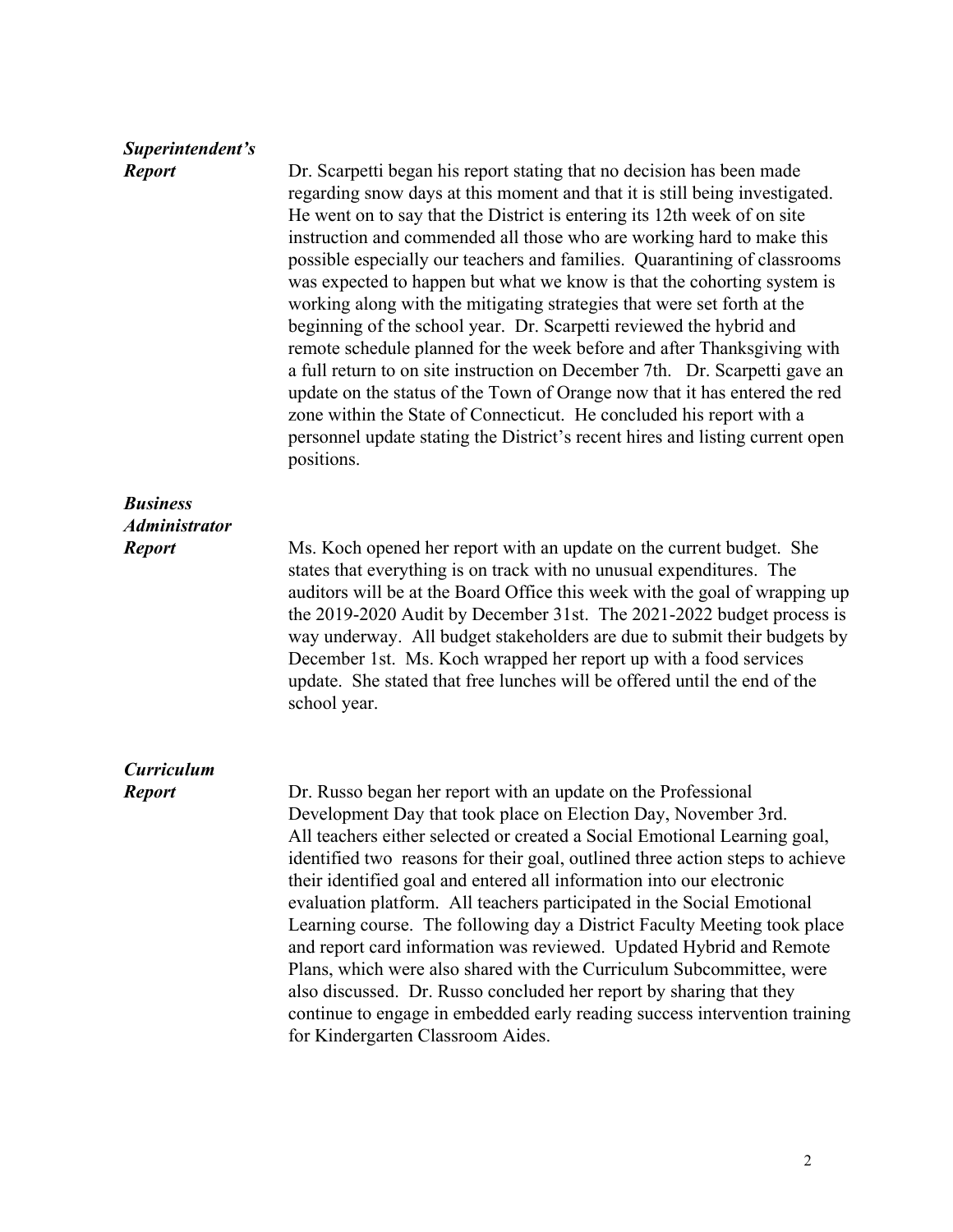## *Facilities Report* Mr. Gray began his report with an overview on some of the extensive cleaning that was done on November 3rd when students were off from school. HVAC filter changes took place with the next change scheduled for the end of January/beginning of February. Mr. Gray acknowledged Don Foyer, Highway Crew Chief, for the repair that was done to the MLT playground driveway. He stated they are finalizing the Capital Planning submission that is due on November 23rd. He concluded his report with the mention that free lunches will be provided during the planned hybrid and remote learning sessions coming up before and after Thanksgiving. He asked that a call should be made to school by 9:00 AM if a family plans to pick up lunch for any school age child living in the household.

## **BOARD BUSINESS**

- 1. Discussion 2021-2022 OBOE Student Calendar: Chairman Kraut requested that Board Members take a thorough look at the proposed 2021-2022 Student Calendar. If they should have any questions please reach out to Dr. Scarpetti prior to the December meeting since a vote will be taken on it then.
- 2. First Read CABE's Title IX Policy 4000.1/5154.44: Chairman Kraut reminded Board Members to reach Mrs. Browe if they have any questions or comments on this policy prior to the December meeting in which a vote will be taken on this policy.
- 3. First Read BOE Policy Soliciting Prices/Bidding Requirements Policy 3323: Chairman Kraut reminded Board Members to reach Mrs. Browe if they have any questions or comments on this policy prior to the December meeting in which a vote will be taken on this policy.
- 4. First Read CABE's Transportation Routes & Services Policy 3541.3: Chairman Kraut reminded Board Members to reach Mrs. Browe if they have any questions or comments on this policy prior to the December meeting in which a vote will be taken on this policy.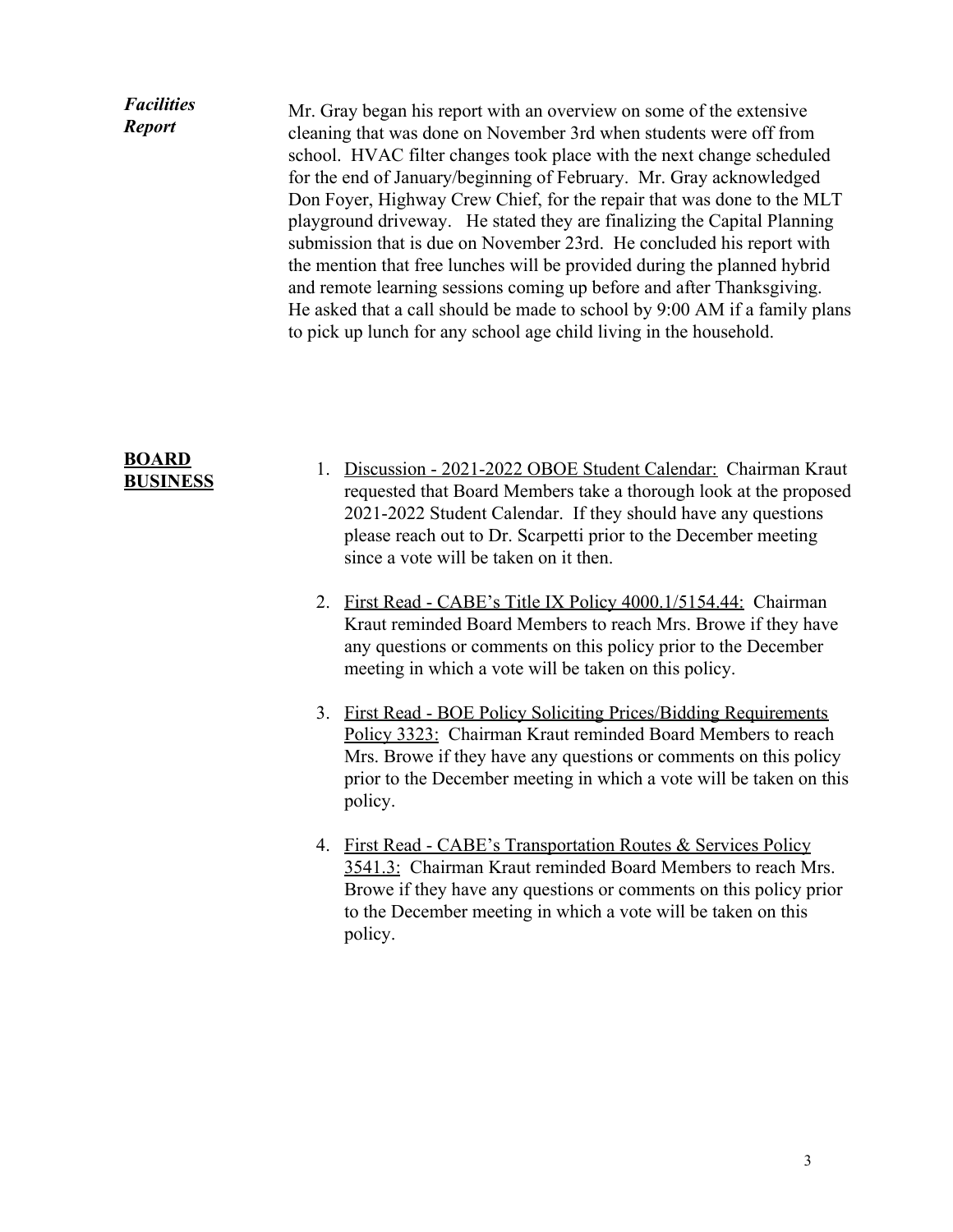## **STANDING COMMITTEES**

| <b>Finance &amp;</b><br><b>Operations</b><br>Ms. Riccio                     | Mrs. Welander reported on behalf of Ms. Riccio who was not present for<br>the meeting. She noted that there was not much to report other than what<br>Ms. Koch shared in her update. Mrs. Welander did thank Ms. Koch for the<br>training session she set up to review new Munis Reports the Board reviews<br>each month.                                                                                                           |
|-----------------------------------------------------------------------------|-------------------------------------------------------------------------------------------------------------------------------------------------------------------------------------------------------------------------------------------------------------------------------------------------------------------------------------------------------------------------------------------------------------------------------------|
| <b>Personnel/Policy</b><br><b>Transportation</b><br>Mrs. Browe              | Mrs. Browe gave a brief overview of each of the first read policies listed<br>under Board Business and the background on why they needed to be<br>reviewed and updated. Mr. Gray provided further details on the Title IX<br>policy. She stated that the next Personnel/Policy/Transportation<br>Committee meeting will take place on November 30th.                                                                                |
| <b>Building &amp;</b><br><b>Grounds / Safety</b><br>& Security<br>Mr. Flynn | Mr. Flynn provided details and highlights from the last Building $\&$<br>Grounds meeting that took place at Turkey Hill School on November 9th.<br>He gave a heartfelt thank you to all the Administrators, Teachers and Staff<br>for their dedication and hardwork to make our schools as safe as they<br>could possibly be during this pandemic for all students. The meeting next<br>month will focus more on Safety & Security. |
| Curriculum /<br><b>Instruction</b> /<br><b>Technology</b><br>Mr. Ziman      | Mr. Ziman presented a thoughtful Curriculum Report. He spoke about the<br>District's focus on Social Emotional Learning as well the Teacher<br>Evaluation process. He stated that the District is well prepared for distance<br>learning but the staff is committed to look for ways to fine tune it.                                                                                                                               |
| <b>ACES</b>                                                                 | Chairman Kraut reported on behalf of Mrs. Riccio. He stated that ACES<br>is still collecting for their clothing drive and if anyone has donations to<br>offer, Ms. Riccio would be happy to coordinate picking them up and<br>delivering them accordingly.                                                                                                                                                                          |
| <b>Adjourn</b>                                                              | Mrs. Welander made a motion to adjourn at 8:00 pm. Mr. Ziman seconded<br>the motion. All voted in favor.                                                                                                                                                                                                                                                                                                                            |

Respectfully submitted,

Mary Shaw